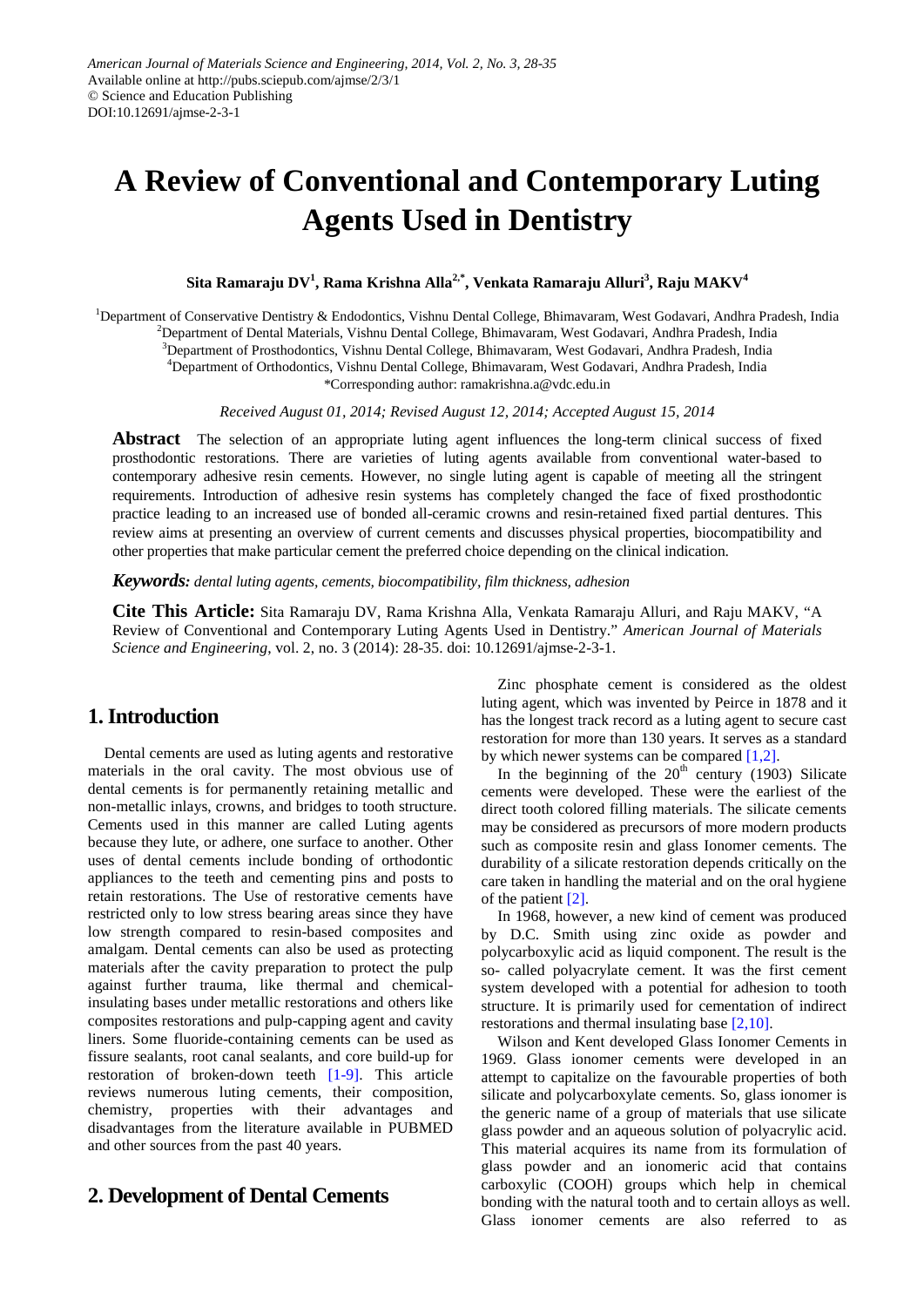polyalkanoate cements or ASPA (Aluminosilicate polyacrylic acid) cement [\[1,2,3,11\].](#page-5-0) In 1986, resin modified glass ionomer cements were developed [\[2\].](#page-5-1)

A variety of resin-based cements have now become available because of the development of the direct filling resins with improved properties, such as the acid-etch technique for attaching resins to enamel and molecules with a potential bond to conditioned dentin with organic or inorganic acid. Some are designed for general use and others for specific uses such as attachment of orthodontic brackets or resin-bonded bridges [\[2\].](#page-5-1)

## **3. Luting Cements**

Luting agents are used like glue to retain the metallic, ceramic and composite crowns, bridges inlays and onlays permanently. In dentistry, use of dental cements as a luting agent is employed for two major purposes such as to secure cast restoration in fixed prosthodontics and to retain orthodontic bands and appliances in position, and to

serve as a restorative material either alone or with other materials [\[2\].](#page-5-1)

Uses of luting cements for fixed prosthodontic purposes, require preparation of the tooth surface (i.e. 1.5 to 2 mm of enamel and dentin must be removed to create space in which the cement is placed). So the most important aims of the luting cements in fixed prosthodontics are to prevent the bacteria and oral fluids from penetration into the prepared surface and insulate the thermal conduction as well as retention of the restoration by filling the gap between the tooth surface and the restoration [\[12\].](#page-6-0) While in orthodontics, the preparation of tooth surface is eliminated (no need to remove any enamel or dentin) where the cements are placed directly on the teeth. However the most important aim of luting cements is to retain the bands in position without detachment.

Various luting cements used for luting of fixed restorations and orthodontic appliances as well are zinc phosphate cements, zinc polycarboxylate cements, glass ionomer cements, hybrid ionomer cements, resin modified glass ionomer cements, polyacid modified resin cements, and resin cement [\[1,2,3,4,13,14,15\].](#page-5-0)

<span id="page-1-0"></span>

| <b>Properties</b>    | <b>Ideal Requirements</b>                                                                                                                                                                                                                                                                                                                             |
|----------------------|-------------------------------------------------------------------------------------------------------------------------------------------------------------------------------------------------------------------------------------------------------------------------------------------------------------------------------------------------------|
| <b>Biological</b>    | • Should be/have<br>• Non-toxic and non-irritant.<br>• Non-carcinogenic.<br>• Should not cause any systemic reactions.<br>• Should be cariostatic thus preventing secondary caries formation.                                                                                                                                                         |
| <b>Chemical</b>      | • Should be chemically inert.<br>• Solubility of the cement in oral fluids or any other fluids being taken by the patient should be negligible<br>(maximum allowable solubility of cements in oral conditions is 0.2%).<br>• Should bond chemically to the enamel and dentin.<br>• PH should be neutral.                                              |
| Rheological          | Should be/have<br>• Low film thickness to enable the easy flow of luting cement.<br>• Longer mixing and working time.<br>• Shorter setting time.                                                                                                                                                                                                      |
| <b>Mechanical</b>    | Should be/have<br>• High compressive strength to withstand the masticatory forces.<br>• High tensile strength to reduce the brittleness.<br>• High modulus of elasticity.<br>• Exhibit minimum dimensional changes on setting.<br>• Restoration should take and retain a smooth surface finish.<br>• Should bond chemically to the enamel and dentin. |
| <b>Thermal</b>       | Should be/have<br>• Good thermal insulator.<br>• Coefficient of thermal expansion (COTE) should be similar to the tooth and artificial prosthesis.                                                                                                                                                                                                    |
| Optical/aesthetic    | • Should not alter the color of the tooth and artificial restorations/prosthesis.<br>• Should have adequate radiopacity to enable detection of secondary caries and detection of incompletely filled<br>cavities due to trapped air.                                                                                                                  |
| <b>Miscellaneous</b> | Should be /have<br>• Easy to manipulate.<br>• Inexpensive.<br>• Longer shelf life.                                                                                                                                                                                                                                                                    |

#### **Table 1. Ideal requirements of dental luting agents**

# **3.1. Ideal Requirements of Luting Cements [\[1,2,3,16,17,18,19,20\]](#page-5-0)**

Having completed a thorough analysis of the situation it is possible to develop a list of requirements for a luting material to meet the need of clinical durability. The requirements of a luting material can be categorized into biological, chemical, rheological, physical and mechanical, thermal, and esthetic requirements, which help as guidelines in the selection of a suitable luting agent in

clinical practice. Various ideal requirements of luting agents are discussed in [Table 1.](#page-1-0)

## **3.2. Zinc Phosphate Cements**

Zinc phosphate cement is the oldest of the luting cements; it has been used in dentistry to secure cast restoration for about 130 years and it serves as standard cement with which newer cements can be compared as it has the longest track record. Zinc phosphate cement is also called as "crown and bridge cement" or "zinc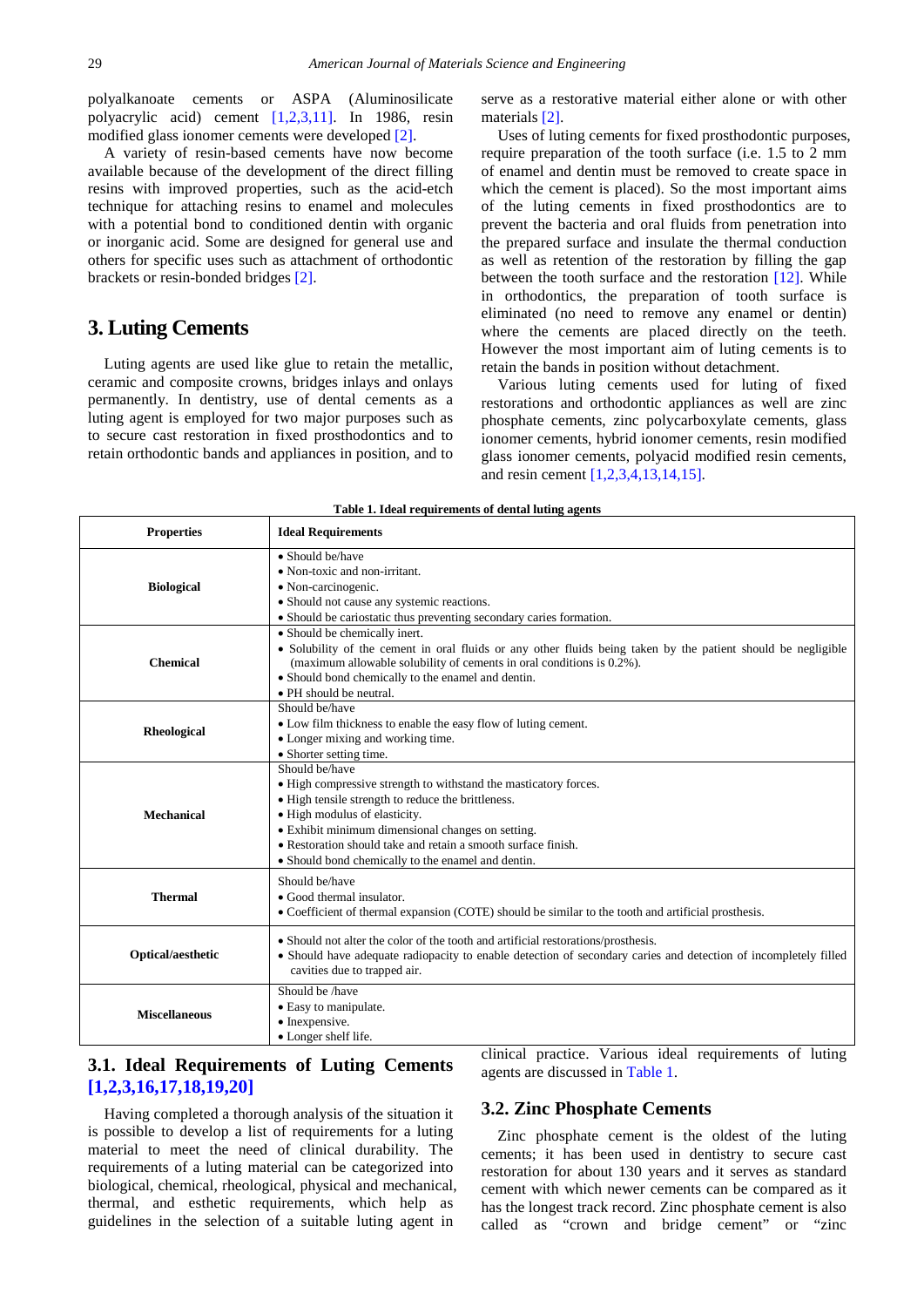oxyphosphate cement" [\[2,3,21\].](#page-5-1) According to American Dental Association (ADA) specification number 8; type I form is used for luting applications. Type I form has fine grained particles with the film thickness of 25 microns (μm) or less, which enables the luting agent to flow or spread easily between the tooth and the artificial restoration [\[1,2,3\].](#page-5-0)

#### **3.2.1. Composition**

Zinc phosphate cement is dispensed in the form of powder and liquid system and/or preproportioned capsules. Powder is available in variety of shades such as yellow, gray, golden brown, pink and white [\[1,2\].](#page-5-0)

Powder mainly contains zinc oxide (ZnO) (90.2%), magnesium oxide (MgO) (8.2%), silicon dioxide (1.4%) which acts as an inactive filler, and other oxides  $(0.2\%)$ like bismuth trioxide, calcium oxide and barium oxide, which are added to modify the working characteristics and final properties of the set cement [\[1,2,3,4,21\].](#page-5-0) The magnesium oxide is added to reduce the sintering temperature of ZnO during calcination process, and imparts white colour to the cement [\[2,21\].](#page-5-1)

The powder is manufactured by a process called sintering. The ingredients of the powder are mixed and heated at temperatures between 1000°C and 1400°C for 4 to 8 hours. The cake formed is then ground into a fine powder [\[2\].](#page-5-1)

Zinc phosphate liquid mainly contains aqueous solution of phosphoric acid (38.2%), water (36%), which controls the rate of setting reaction, and also containing a buffering agent such as aluminium phosphate or zinc phosphate  $(16.2\%)$ . In addition, zinc  $(Zn)$  and aluminium  $(Al)$  also can be added in less quantities they supply additional Zn and Al ions [\[2,3,4,21\].](#page-5-1) The water content of the liquid is established by manufacturer and it should be maintained, otherwise the chemical equilibrium may be disturbed. Either loss or gain of water from the liquid impairs the physical and mechanical properties of the resultant cement. With repeated opening of the bottle over a period of time the water-acid ratio of the remaining liquid may be altered [\[21\].](#page-6-1) If the water content is insufficient in the liquid, it results in the formation of crystals on the wall of the bottle, or general cloudiness, however, if the water is absorbed by the liquid no change in the appearance can be observed [\[3,21\].](#page-5-2) The liquid is produced by adding aluminum and sometimes zinc or their compounds into orthophosphoric acid solution [\[2\].](#page-5-1)

#### **3.2.2. Chemistry of Setting**

When the powder is mixed with the liquid, the phosphoric acid attacks the surfaces of the powder particles, dissolves the ZnO and other oxides and forms acid zinc phosphate with simultaneous release of heat. The Al of the liquid is essential for cement formation that complexes with the phosphoric acid to form zinc aluminophosphate gel. A noncohesive, crystalline matrix of hopeite that is  $Zn_3(PO_4)_2$ .  $4H_2O$  would be formed if powder did not contain Al  $[2,21]$ . The set zinc phosphate cement is essentially a hydrated amorphous network of zinc phosphate that surrounds unreacted particles of zinc oxide [\[2,19\].](#page-5-1)

These cements do not exhibit bactericidal properties. In order to provide bactericidal properties these cements were modified with copper, silver and fluorides [\[2\].](#page-5-1) However, these cements were not much used due to their high acidity, solubility and lack of adequate strength [\[4,18,22,23\].](#page-5-3)

## **3.3. Zinc Polycarboxylate Cement**

Polycarboxylate cement is also called as polyacrylate cement. Smith discovered zinc polycarboxylate cements. It was the first cement system developed with a potential for adhesion to tooth structure  $[2,21]$ . It is primarily used for cementation of restorations and thermal insulating base. It is also used as an intermediate restoration and luting agent for orthodontic purposes [\[2\].](#page-5-1)

#### **3.3.1. Composition**

Polycarboxylate cements are powder and liquid system or single system cements. The liquid is an aqueous solution of polyacrylic acid and copolymer, the powder is similar in composition to that used with zinc phosphate cement, principally zinc oxide with some magnesium oxide. Stannic oxide may be substituted for magnesium oxide and it also contains small quantities of stannous fluoride, and other salts that modify the setting time and enhance the manipulation characteristics. The most important additive is stannous fluoride, which increase the strength of the cement and also acts as a source of fluoride which may impart anticariogenic properties of the cement [\[2,3,20,21\].](#page-5-1)

The powder of the zinc Polycarboxylate cement is manufactured by sintering process. All the ingredients of the powder are sintered at temperature between 1000°C and 1400°C into a cake. The ingredients melt in the presence of fluoride, which acts as a fusing agent to form an ion leachable glass mass. The fused mass is then pulverized to form a powder and sieved to obtain the desired particle size [\[2\].](#page-5-1)

#### **3.3.2. Chemistry of Setting**

When the powder and liquid are combined the cement forming mechanism is thought to be a reaction of zinc ions with polyacrylic acid via the carboxyl group. The zinc can also react with the carboxyl group of adjacent polyacrylic acid chain so that an ionically cross-linked structure is formed. Thus the set cement consists of zinc oxide particles dispersed in a structure less matrix of zinc polycarboxylate. In the single system polycarboxylate cement, the polycacrylic acid is dried and the powdered acid is mixed with water, the polyacrylic acid goes into solution and the setting proceeds as described for conventional powder and liquid system [\[2,21\].](#page-5-1)

#### **3.4. Glass Ionomer Cements (GIC)**

Wilson and Kent developed Glass Ionomer Cements in 1969. Glass ionomer cements were developed in an attempt to capitalize on the favorable properties of both silicate and polycarboxylate cements. Glass ionomer is the generic name of a group of materials that use silicate glass powder and an aqueous solution of polyacrylic acid. This material acquires its name from its formulation of glass powder and an ionomeric acid that contains COOH groups. Glass ionomer cements are also referred to as polyalkanoate cements or ASPA (Aluminosilicate polyacrylic acid) cements. These cements contain an ion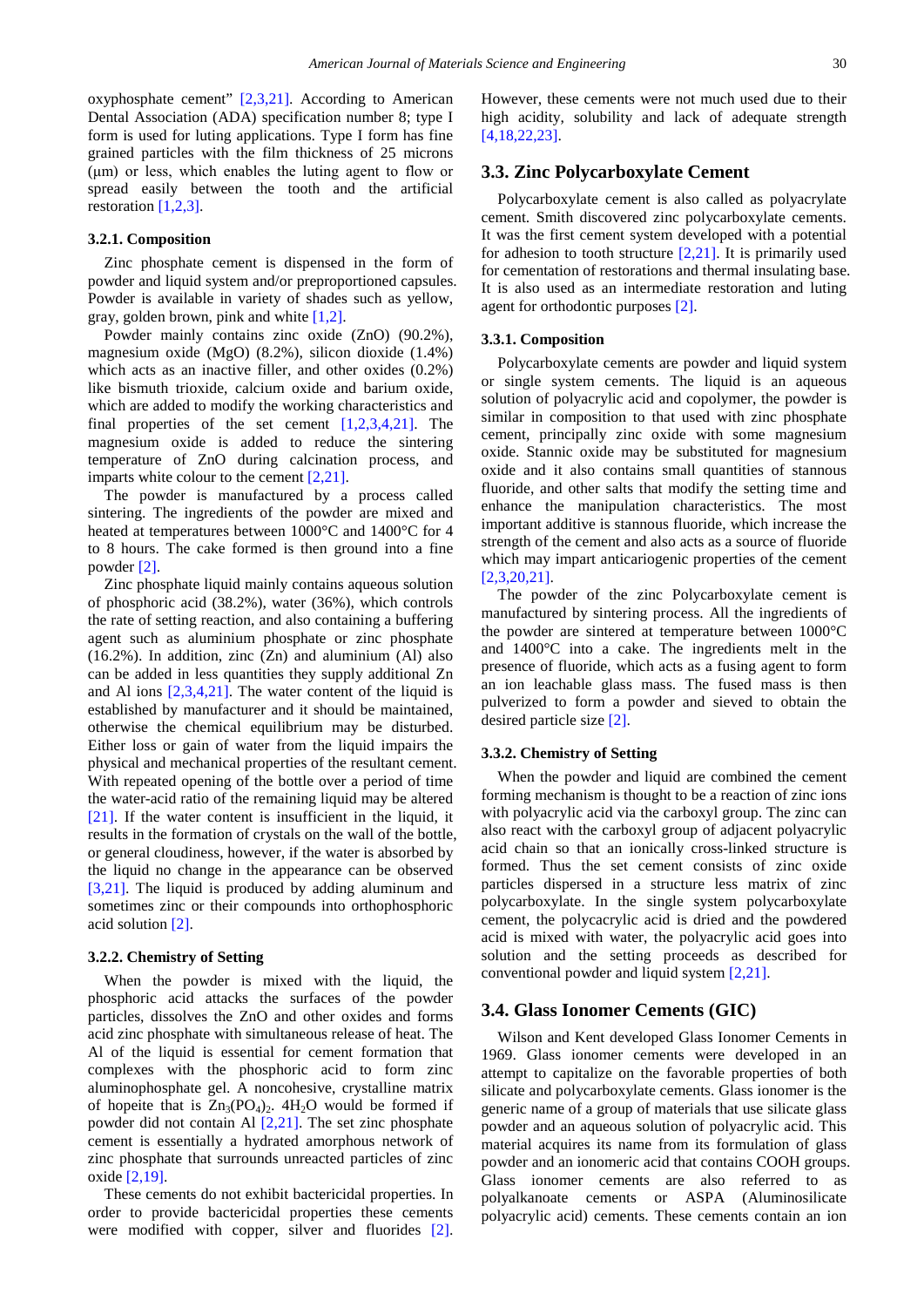leachable glass, which is mainly composed of fluoroaluminosilicate glass and a polyelectrolyte (polyacrylic acid) as liquid. The ion leachable glass can react with water-soluble polymer acid to yield cement. However, the early version of glass ionomer cement had several undesirable characteristics that made this cement not a very popular one in its early years. Then considerable researches have been carried out over the last 20 years. Dental profession has been benefited with an improved physical properties and better handling characteristics of the material. These cements can chemically bond to enamel and dentin and have the ability to release fluoride with superior physical and mechanical properties [\[2,21,24,25,26\].](#page-5-1)

### **3.4.1. Composition**

These cements are available in powder and liquid system, and are also available in preproportioned capsules. Powder contains silica, alumina, fluorides like calcium fluoride, aluminium fluoride, and sodium aluminium fluoride. Fluorides act as fluxes and also as anticariogenic agents. The powder is manufactured by sintering process. The liquid mainly contains poly acrylic acid with copolymers, and also contains tartaric acid and water. Water serves as a reaction medium initially and slowly hydrates the cross-linked matrix [\[2\].](#page-5-1)

#### **3.4.2. Chemistry of Setting**

The setting reaction is an acid-base reaction between the acidic polyelectrolyte and the aluminosilicate glass. When the powder and liquid are mixed together, the acid of the liquid attacks the surface of the glass particles and releases calcium, aluminum, sodium and fluoride ions into the aqueous medium, probably in the form of complexes. The salts hydrate to form a gel matrix and the unreacted glass particles are sheathed by silica gel, which arises from removal of cations from the surface of the particles [\[1,2,3,4,19,21\].](#page-5-0)

The presence of tartaric acid plays a significant part in controlling the setting characteristics of the material. It helps in breakdown of the surface layers of the glass particles and rapidly liberates aluminium ions. Tartaric acid forms complex with these ions. This results in delay in the working time since free aluminum ions are not immediately available for reaction with the polyacid. The initial onset of setting is further inhibited by the tartaric acid preventing unwinding and ionization of the poly acid chain[s \[1,2,3\].](#page-5-0)

## **3.5. Resin Based Cements**

Resin cements were introduced in the mid-1980s, these materials have a setting reaction based on polymerization. One of the first resin cements was marketed by Dentsply/Caulk under the name Biomer, around 1987. Resin cements essentially contain polymers to which fillers have been added to reduce the coefficient of thermal expansion (CoTE) and water sorption thereby increasing the strength of polymers. [\[27,28\]](#page-6-2) Fluoride agents were also added [\[29\].](#page-6-3) These are widely used cements for nonmetallic restorations, resin-bonded fixed partial dentures, ceramic crowns, and porcelain veneers, as well as ceramic and resin composite inlays and onlays [\[2\].](#page-5-1) The important hitches of these cements include lack of bonding to enamel and dentin leading to microleakage; higher film thickness, and pulpal irritation caused by leaching out of unreacted monomer [\[30\],](#page-6-4) and also tend to discolour due to high residual amine levels after polymerization [\[1,2,31\].](#page-5-0) Resin cements with a dentin bonding agent have provided a superior retention of crown on teeth compared to using zinc phosphate cemen[t \[2\].](#page-5-1)

Aromatic Dimethacrylate-Based Resin Cements were also discussed in the literature [\[5\].](#page-5-4) Dr. Bowen developed the first multifunctional methacrylate used in dentistry, called bis-GMA or Bowen's resin. The bis-GMA (2,2 bis[4-(2 hydroxy-methacryloxypropoxy) phenyl] propane) resin can be described as an aromatic ester of dimethacrylate, synthesized from an epoxy resin and methyl methacrylate [\[2,32,33\].](#page-5-1) Bis-GMA is extremely viscous and a low viscosity dimethacrylate, such as triethylene glycol dimethacrylate (TEGDMA) is blended with it to reduce the viscosity. Resin cements are available as powder/liquid, encapsulated, or paste/paste systems and are classified into three types based on the method of polymerization as chemical-cured, lightcured and dualcured [\[2,33\].](#page-5-1)

#### **3.5.1. Resin Modified Glass Ionomer Cement (RMGIC)**

This cement is obtained by addition of water soluble resin monomer into the liquid of traditional glass ionomer cement. Thus, the goal of this process is to decrease the sensitivity against water and increase the resistance of glass ionomer cement [\[2,3,31\].](#page-5-1) These cements are essentially hybrid formulations of resin and glass ionomer components [\[29\].](#page-6-3) These are available as dual- or tri-cured materials. RMGICs provide better bond strengths and release greater amounts of fluoride compared to conventional glass ionomer cements. The mechanical properties of all glass ionomer cements increase with time, which perhaps contributes to their clinical success [\[34,35,36\].](#page-6-5) These cements bond to tooth structure  $[1,2]$ , have low microleakage when mixed properly and when applied to moist dentin produce little post-cementation thermal sensitivity [\[37\].](#page-6-6) The RMGICs are relatively easy to handle and are suitable for routine application with metal-based crown and bridgework [\[2,29\].](#page-5-1) It is not recommended to cement certain all-ceramic restorations, like veneers and pressed ceramics, with hybrid cements because of the potential for post-cementation fractures. It is believed that these cements undergo hydrolytic expansion after water sorption, which leads to crack propagation in the overlying restoration.

#### **3.5.2. Self-adhesive Cements**

Self-adhesive cements are the newest category of resin cements and these are aesthetically appropriate for cementing all-ceramic crowns and porcelain inlays and onlays. Self-adhesive cements contain acrylic or diacrylate monomers and specific adhesive monomers that are sufficiently acidic to produce their self-adhesive properties. They are dual-cured and can be used most effectively when bonding to dentin. They have got simplified cementation procedure as they do not require a separate adhesive bonding agent like in conventional resin cements [\[2,35,38\].](#page-5-1) Indications and contra-indications of various luting agents are listed in [Table 2.](#page-4-0)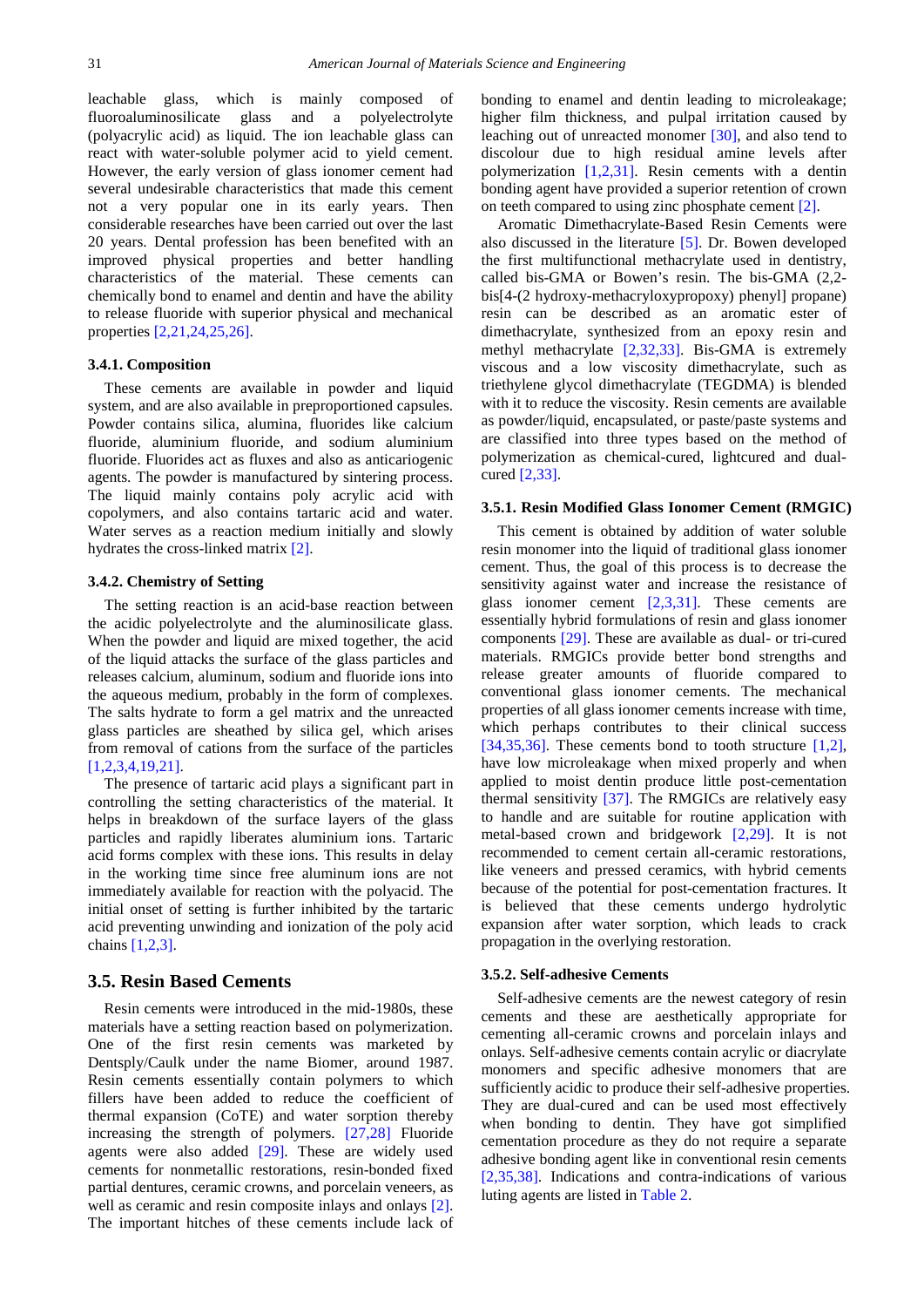<span id="page-4-0"></span>

| Type of prosthesis                                                                           | <b>Type of Luting Agent</b> |                             |                      |                  |                     |  |  |
|----------------------------------------------------------------------------------------------|-----------------------------|-----------------------------|----------------------|------------------|---------------------|--|--|
|                                                                                              | <b>Zinc Phosphate</b>       | <b>Zinc Polycarboxylate</b> | <b>Glass Ionomer</b> | <b>RMGIC</b>     | <b>Resin Cement</b> |  |  |
| Cast crown, PFM crown.                                                                       | Indicated                   | Indicated                   | Indicated            | Indicated        | Indicated           |  |  |
| Pressed<br>ceramic<br>ceramic<br>crown.<br>inlay, ceramic veneer, resin bonded<br><b>FPD</b> | Contra-indicated            | Contra-indicated            | Contra-indicated     | Contra-indicated | Indicated           |  |  |
| Patient with history of post-treatment<br>sensitivity                                        |                             | Indicated                   | ٠                    |                  | Contra-indicated    |  |  |
| Crown or FPD with poor retention                                                             | Contra-indicated            | Contra-indicated            | Contra-indicated     | Contra-indicated | Indicated           |  |  |
| Cast post and core                                                                           | Indicated                   | Contra-indicated            | Indicated            | Indicated        | Indicated           |  |  |

**Table 2. Indications and contraindications for luting agent** 

# **4. Properties of Luting Agents**

The selection of a luting agent for luting of various prostheses is mainly based on their properties. Most important properties of luting agents include biological,

rheological, physical, and mechanical properties. Luting agent has different physical, mechanical and biological characteristics resulting from its chemical structure [\[1,2,3,4,39\].](#page-5-0) Various properties of luting agents are listed in [Table 3.](#page-4-1)

|  |  |  |  | Table3. Properties of Luting cements [2-4,32-76] |
|--|--|--|--|--------------------------------------------------|
|--|--|--|--|--------------------------------------------------|

<span id="page-4-1"></span>

|                           |                                       | Chemical        |         | Rheological             |             |          | Physical & Mechanical |                          |             |                     |
|---------------------------|---------------------------------------|-----------------|---------|-------------------------|-------------|----------|-----------------------|--------------------------|-------------|---------------------|
| Luting agent              | <b>Biological</b><br>(Effect on Pulp) | pH              |         | Solubility in $H_2O$ at | <b>WT</b>   |          | <b>FT</b>             |                          |             |                     |
|                           |                                       | $2 \text{ min}$ | 24 hrs. | 24 hrs.                 | (min)       | ST (min) | $(\mu m)$             | CS <sup>S</sup><br>(MPa) | TS<br>(MPa) | <b>MOE</b><br>(GPa) |
| Zinc Phopsphate           | Severe Irritant                       | 2.14            | 6       | 0.2%                    | $3 - 6$     | $5 - 14$ | 25                    | 103.4                    | $5 - 7$     | 13                  |
| Zinc Polycarboxylate      | Mild effect                           | 3.42            |         | 0.06%                   | $2.5 - 3.5$ | $6-9$    | 25-30                 | 55-90                    | $8 - 12$    | $4 - 5$             |
| Glass Ionomer             | Mild effect                           | 2.33            | 5.68    | $0.4 - 1.5%$            | $2 - 4$     | $6-9$    | 25                    | 90-220                   | $6-7$       | $8 - 11$            |
| <b>RMGIC</b>              | Mild effect                           | $3 - 5$         |         | $0.07 - 0.4\%$          | $2 - 4$     | $5 - 6$  | 25                    | 85-126                   | $13 - 24$   | $2.5 - 7.8$         |
| Methacrylte resin cements | Moderate effect                       |                 |         | $0.0 - 0.01\%$          |             | $2 - 4$  | $<$ 25                | 70-172                   |             | $2.1 - 3.1$         |

 $WT = Working Time$ 

ST = Setting Time

 $CS = Compressive$  Strength

 $TS = Tensile$  Strength

MOE = Modulus of Elasticity.

#### **4.1. Biological Properties**

Biological considerations are the foremost properties to be discussed for any biomaterial. Ideally, a dental biomaterial should be harmonious to the oral soft and hard tissues. However, many luting agents are acidic in nature with varying pH and cause mild to severe pulpal irritation. Among all luting agents zinc phosphate cements are highly acidic and cause severe pulpal irritation. Zinc Polycarboxylate cement is most biocompatible to the pulp as its liquid contains polyacrylic acid with high molecular weight and also the pH of the liquid is rapidly neutralized by the addition of the powder  $[2,40]$ . GICs have mild effect on the pulp. A resin-based desensitizer can be placed on the prepared tooth prior to the cementation to decrease the potential for post cementation sensitivity when using zinc phosphate or glass ionomer cements. These desensitizers should not adversely affect crown retention [\[41\].](#page-6-7) GICs cause potential post-cementation sensitivity [\[42,43\]](#page-6-8) because of low initial setting pH and the setting reaction sensitivity to moisture contamination/dessication. These cements are excellent for general prosthodontic use. Fluoride release may be beneficial for some patients as it provides cariostatic effect [\[44-59\].](#page-6-9) One should avoid using glass ionomer with hypersensitive teeth. Resin cements have moderate effect on pulp. Release of unreacted monomer into oral cavity has been reported to cause abnormalities or lesions in several organs. Experimental and clinical studies have documented that monomers may cause a wide range of adverse health effects such as irritation to skin, eyes, and

mucous membranes, allergic dermatitis, stomatitis, asthma, neuropathy, disturbances of the central nervous system, liver toxicity, and fertility disturbances [\[30,60\].](#page-6-4)

## **4.2. Chemical and Rheological Properties**

The pH of the freshly mixed zinc phosphate is less than 2.0 but rises to 5.9 within 24 hours and is neutral (pH 7.0) by 48 hours. As the rate of reaction is so rapid the operator may not be having adequate working time. The working time can be prolonged by mixing the material on chilled glass slab [\[27\].](#page-6-2) Since the setting reaction of zinc phosphate cement is an exothermic reaction, mixing a small amount of the powder to the liquid and adding the remaining powder in small increments also prolongs working time. A frozen mixing slab allows increased powder to be added to the mixture, which compensates for incorporating water collecting on the slab and increases working time without reducing the strength of the cement [\[28\].](#page-6-10) Zinc Polycarboxylate cements also have shorter working time and their solubility is greater than other cements. Zinc poly carboxylate cements exhibit a unique quality such as pseudoplasticity  $[61,62]$ . Initial solubility of GICs is high as they release fluoride ions, which are useful for anticariogenic property  $[2,63]$ . Glass ionomers may undergo erosion as the pH changes in the oral cavity [\[2,64\]](#page-5-1) and also by the formation of soluble complexes of cement cations with certain anions, particularly citrates [\[2\].](#page-5-1) GICs have low film thickness and maintains constant viscosity for a short time after mixing [\[65,66\].](#page-7-1) RMGICs are less sensitive to early moisture contamination and desiccation during setting and less soluble than the glass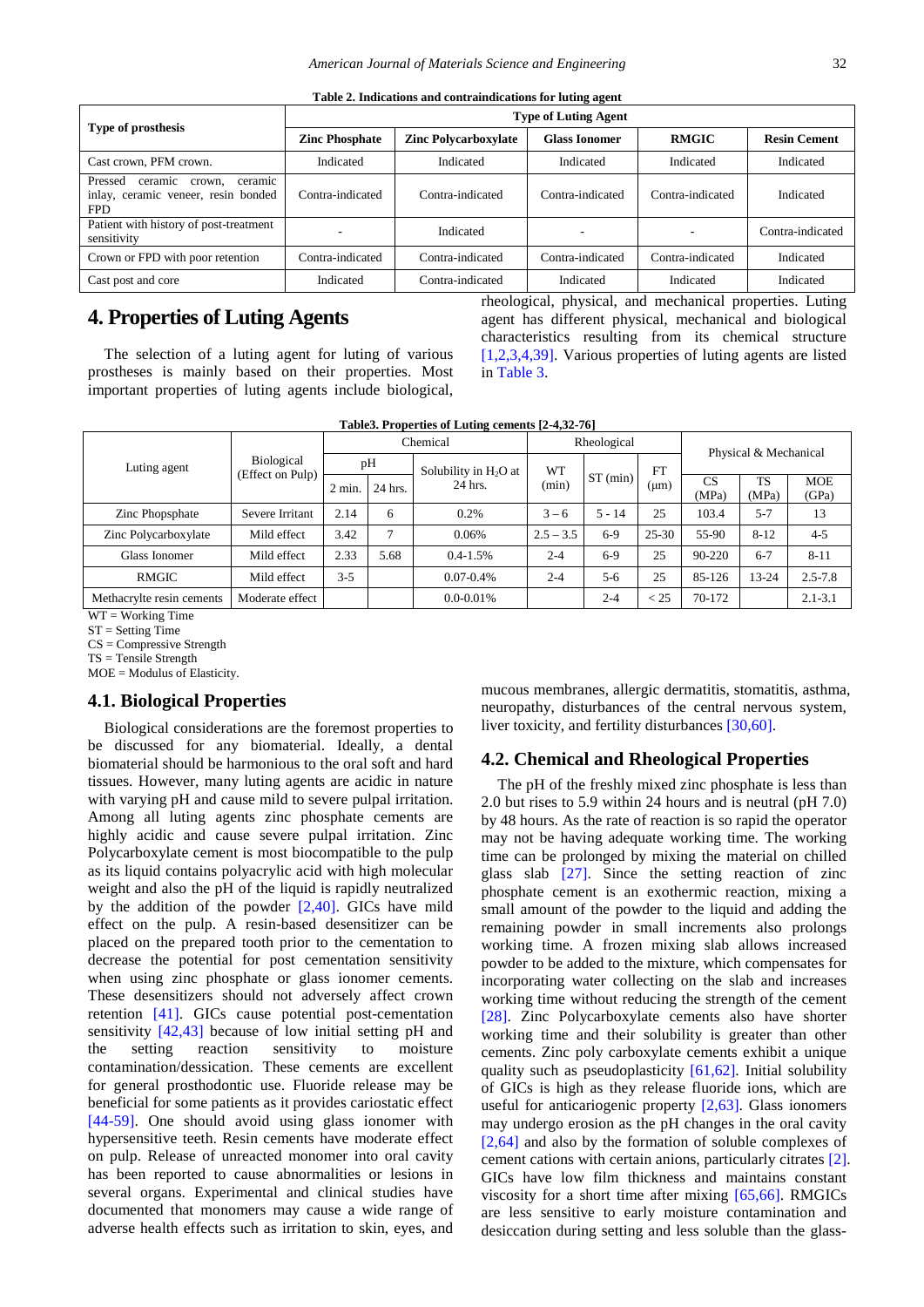ionomer cement [\[38,67\].](#page-6-11) RMGICs have adequate film thickness [\[68,69\].](#page-7-2)

## **4.3. Physical Properties**

All luting agents are good thermal insulators so pulp can be protected from the thermal shocks. They are also good electrical insulators in dry conditions; however, galvanism may results in wet conditions in conjunction with metallic prostheses. COTE of glass ionomer cement is closer to the natural tooth so it will not undergo much dimensional changes as the temperature changes in the oral cavity. All luting agents are opaque except glass ionomer and resin cements. Resin cements and glass ionomer cements are most commonly used for luting of all-ceramic restorations since they are translucent [\[2,3,4,5\].](#page-5-1)

## **4.4. Mechanical Properties**

Zinc phosphate and resin modified glass ionomer cements have comparable compressive strength. Modulus of elasticity of zinc phosphate cement is higher than other luting agents. Glass ionomer and zinc poly carboxylate cements bond chemically to the tooth structure [\[70,71,72\]](#page-7-3) and other luting agents bond via mechanical and/or micro mechanical bonding mechanism [\[2\].](#page-5-1) The adhesive bond of Polycarboxylate cement is primarily to enamel although a weaker bond to dentin also forms as a result of chelation reaction between the carboxyl groups of the cement and calcium in the tooth structure; hence, the more mineralised the tooth structure, the stronger the bond. This cement is hydrophilic, therefore it is capable of wetting dentinal surfaces [\[10,22,73,74\].](#page-6-12) Resin cements require some adhesive agents to provide strong bonding to the tooth structure [\[73,74\].](#page-7-4) RMGICs and resin cements exhibit polymerization shrinkage [\[48,49,75,76\].](#page-6-13) Advantages and disadvantages of various luting agents are lited in [Table 4](#page-5-5) and [Table 5](#page-5-6) respectively.

| Table 4. Advantages of Luting agents [1-5, 32-61] |  |
|---------------------------------------------------|--|
|---------------------------------------------------|--|

<span id="page-5-5"></span>

| <b>Zinc Phosphate</b>                                                                                                                                                                                                                                | <b>Zinc Polycarboxy-late</b>                                                                                                               | <b>Glass Ionomer</b>                                                                                                                                                                                                                                                                                                                              | <b>RMGIC</b>                                                                                                                                                                                                                                                                                                                                                                                                                                                                                                                                                                                           | <b>Resin Cement</b>                                                         |
|------------------------------------------------------------------------------------------------------------------------------------------------------------------------------------------------------------------------------------------------------|--------------------------------------------------------------------------------------------------------------------------------------------|---------------------------------------------------------------------------------------------------------------------------------------------------------------------------------------------------------------------------------------------------------------------------------------------------------------------------------------------------|--------------------------------------------------------------------------------------------------------------------------------------------------------------------------------------------------------------------------------------------------------------------------------------------------------------------------------------------------------------------------------------------------------------------------------------------------------------------------------------------------------------------------------------------------------------------------------------------------------|-----------------------------------------------------------------------------|
| 1. Good<br>ive<br>compress-<br>strength.<br>2. Adequate film thickness 2. Adequate resistance<br>$(25 \mu m)$ .<br>3. Reasonable working time.<br>4. Can be used in regions of 4. Favourable<br>high mastic-atory stress or<br>long span prosthesis. | 1. Biocompatib-ility<br>with the dental pulp.<br>to water dissolution.<br>3. Pseudoplastic.<br>tensile<br>strength.<br>5. Chemical bonding | 1. Anticariogenic.<br>2. Ability to absorb fluoride<br>recharge from the oral<br>cement of choice in patients<br>with high caries rate.<br>expansion similar to tooth<br>4. Translucent.<br>5. Adequate resistance to acid 5. Adequately<br>dissolution<br>maintains constant viscosity<br>short time<br>for a<br>mixing.<br>7. Chemical bonding. | 1. Improved<br>strength, diametral tensile and tensile strengths.<br>strength, and flexural strength. 2. Low solubility<br>environment makes it the $\vert$ 2. Less sensitive to early $\vert$ 3. Available<br>moisture contamination and range of shades<br>desiccation during setting.<br>3. Coefficient of thermal 3. Less soluble than the glass-<br>ionomer cement.<br>4. Easy to manipulate<br>film<br>low<br>thickness.<br>6. Low film thickness and 6. Fluoride release similar to<br>conventional GIC.<br>after 7. Minimal<br>post-operative<br>sensitivity<br>8. High bond strength to moist | compressive 1. Superior compressive<br>wide<br>in<br>and<br>translucencies. |
|                                                                                                                                                                                                                                                      |                                                                                                                                            |                                                                                                                                                                                                                                                                                                                                                   | dentin.                                                                                                                                                                                                                                                                                                                                                                                                                                                                                                                                                                                                |                                                                             |

#### **Table 5. Disadvantages of Luting agents [1-5, 32-61]**

<span id="page-5-6"></span>

| <b>Zinc Phosphate</b>         | <b>Zinc Polycarboxylate</b>                       | <b>Glass Ionomer</b>                                | <b>RMGIC</b>                            | <b>Resin Cement</b>                                     |
|-------------------------------|---------------------------------------------------|-----------------------------------------------------|-----------------------------------------|---------------------------------------------------------|
| 1. Highly acidic.             | 1. No resistance to acid 1. Initial slow setting. |                                                     | 1. Polymeriz-ation                      | shrink- 1. Severe<br>pulpal<br>reactions                |
| 2. Low tensile strength.      | dissolution.                                      | 2. Sensitivity to early moisture                    | age.                                    | when applied to cut vital                               |
| 3. No chemical bonding.       | 2. Manipulation critical.                         | contamination and desiccation                       | 2. More water sorption due              | dentin.                                                 |
| 4. Solubility in oral fluids. |                                                   | 3. Early rapid rise in 3. MOE is lower than zinc    | to the<br>presence                      | of 2. High film thickness                               |
| antibacterial<br>5. Lack of   | that<br>thickness<br>film                         | phosphate.                                          | HEMA.                                   | 3. Marginal leakage due to                              |
| properties.                   | may                                               | interfere with 4. Post ceme-ntation sensitivity.    |                                         | 3. Although rare, may elicit   polymerization shrinkage |
|                               |                                                   | proper seating of a 5. Insufficient wear-resistance |                                         | an allergic response due 4. Lack of acnticariogenic     |
|                               | casting                                           |                                                     | to free monomer.                        | properties.                                             |
|                               |                                                   |                                                     | 4. Cement bulk is very hard 5. Low MOE. |                                                         |
|                               |                                                   |                                                     | and difficult to remove.                | 6. No Chemical bonding.                                 |
|                               |                                                   |                                                     |                                         | 7. Meticulous<br>critical<br>and                        |
|                               |                                                   |                                                     |                                         | manipulate-on technique                                 |

# **5. Conclusion**

Restorative dentistry has been going through numerous changes as an outcome of clinical applications and development of new materials. Several new materials are available differing each other in content and physical attributions. Therefore it may be difficult to the dentist to make a choice amongst so many alternative products. Each luting agent has different physical, mechanical and biological characteristics resulting from its chemical structure. So, to achieve a clinical success, the clinician should be aware of the qualities, advantages and disadvantages of each type of cement.

# **References**

- <span id="page-5-0"></span>[1] Anusavice KJ, *Phillip's Science of Dental Materials*, WB Saunders Co., Philadelphia, 2003, 11<sup>th</sup> Edition, 443-493.
- <span id="page-5-1"></span>[2] Rama Krishna Alla, *Dental Materials Science*, Jaypee Brothers Medical Publishers Pvt Limited, New Delhi, India, 2013, 1st Edition, 91-125.
- <span id="page-5-2"></span>[3] Sakaguchi RL, Powers JM, *Craig's Restorative Dental Materials*, Elsevier, Mosby, Philadelphia, 2011,  $12^{th}$  Edition, 327-348.
- <span id="page-5-3"></span>[4] J'Obrien W, *Dental Materials and their selection*, 3rd edition, quintessence Publishing Co. Inc, 2002, 132-155.
- <span id="page-5-4"></span>[5] Ladha K, Verma M, Conventional and Contemporary Luting Cements: An Overview, *J Indian Prosthodont Soc*, 10(2), 79-88, June 2010.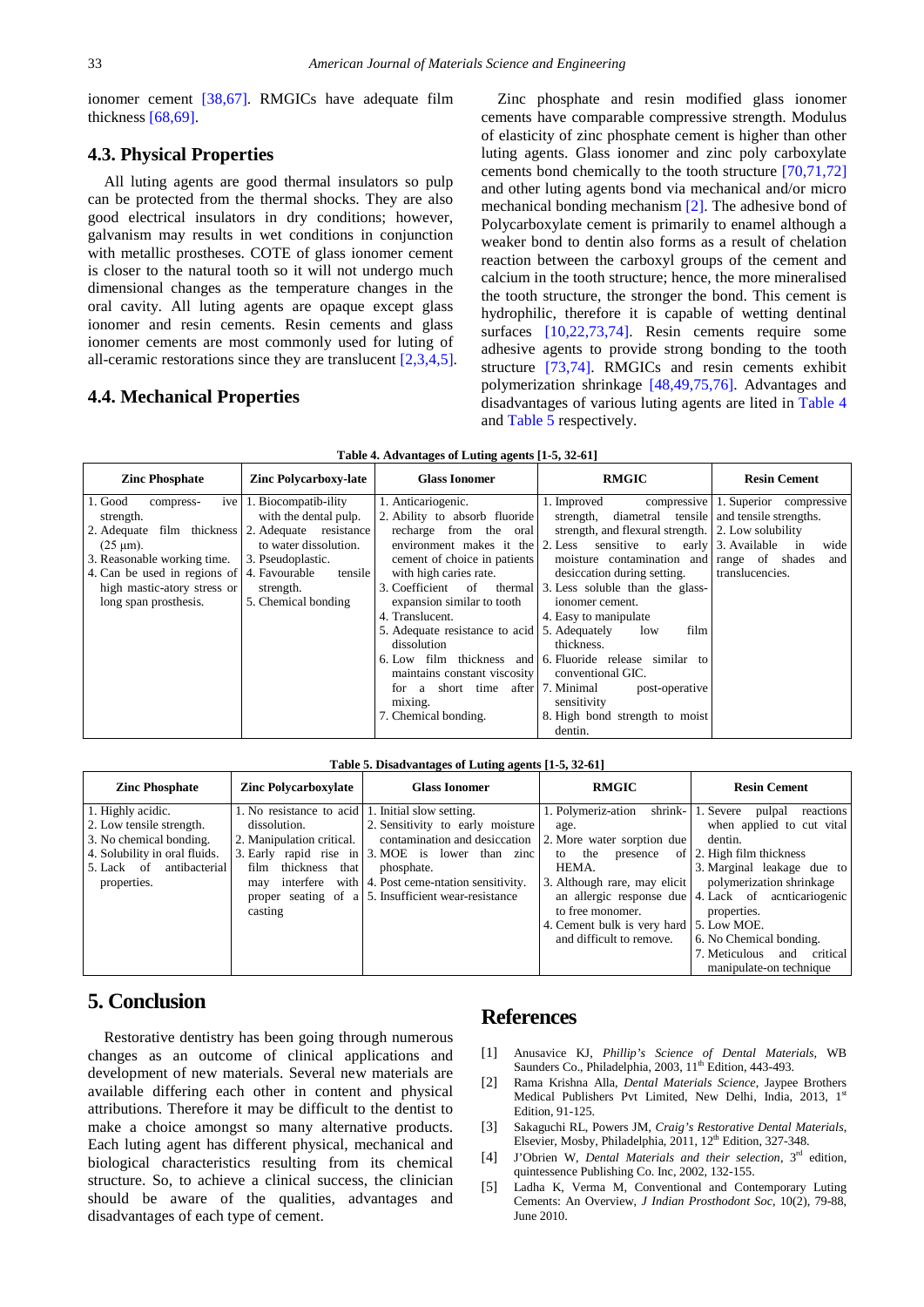- [6] Pameijer CH, A Review of luting agents, *Oral Health Group*, 1-11, Nov 2013 (*http://www.oralhealthgroup.com/news/a-review-ofluting-agents-cornelis-h-pameijer-dmd-dscphd/1002702355/?&er=NA*).
- [7] de la Macorra JC, Pradíes G, Conventional and adhesive luting cements, *Clin Oral Invest*,6:198-204, Nov 2002.
- [8] Jivraj SA, Kim TH, Donovan TE. Selection of luting agents, part 1. J Calif Dent Assoc, 34(2):149-160, Feb 2006.
- [9] Kim TH, Jivraj SA, Donovan TE. Selection of luting Agents, part 2. J Calif Dent Assoc,34(2):161-166, Feb 2006.
- <span id="page-6-12"></span>[10] Smith DC, A new dental cement. *Br. Dent. J*, 124(9), 381-4, Nov 1968.
- [11] Wilson AD, Kent RE.: A new translucent cement for dentistry. The glass ionomer cement, *Br. Dent. J*, 132(4), 133-135, Feb 1972.
- <span id="page-6-0"></span>[12] Mesu FP, Degradation of luting cements measured in vitro, *J. Dent. Res*, 61(5), 665-72, May 1982.
- [13] Zhen Chun Li, White SN, Mechanical properties of dental luting cements, *J Prosthet Dent*, 81(5), 579-609, May 1999.
- [14] Mitchell CA, Douglas WH, Comparison of the porosity of hand mixed and capsulated glass-ionomer luting cements, *Biomater*, 18, 1127-1131, Aug 1997.
- [15] Oilo G, Luting cements: A review and comparison. *Int. Dent. J*, 41, 81-8, Apr 1991.
- [16] Gattani-Lorente MA, Dupuis V, Payan J, Moya F, Meyer JM, Effect of water on the physical properties of resin-modified glass Ionomer cements, *Dent Mater*, 159(1), 71-78, Jan 1999.
- [17] Gattani-Lorente MA, Godin C, Meyer JM, Mechanical behavior of glass ionomer cements affected by long-term storage in water, *Dent. Mater*, 10, 37-44, 1994.
- [18] McCabe JF, Angus W.G. Walls, *Applied Dental Materials*, Blackwell publishing company, UK, 1998 8<sup>th</sup> Edition, 245 -264.
- [19] Combe EC. *Notes on dental materials*, Longman Group Limited, 1986  $5<sup>th</sup>$  edition.
- [20] Ebru SÜMER, Yalçın DEĞER, Contemporary Permanent Luting Agents used in Dentistry: A Literature Review, *Int Dent Res*, 1(1), 26-31, 2011.
- <span id="page-6-1"></span>[21] Ferrance JF, *Materials in Dentistry: Principles and Applications*. Lippincott Williams and Wilkins, Philadelphia,  $2<sup>nd</sup>$  edition, 2001, 59-116.
- [22] Russell D, ZNP red copper cement. *Materia Medica*, 1-3, 2001.
- [23] Overman PR, Biofilm: A new view of plaque. *J Contemp Dent Pract*, 1(3), 18-29, Aug 2000.
- [24] Upadhya NP, Kishore G, Glass Ionomer Cement The Different Generations, *Trends Biomater. Artif. Organs*, 18 (2), 158-165, Jan 2005.
- [25] Croll TP, Berg JH, Glass Ionomer cement systems, *Inside Dent*, 6(8), 82-84, 2010.
- [26] Mohammadi Z, Shalavi S, Clinical applications of glass ionomers in endodontics: a review, *Int Dent J,* 62: 244-250, Oct 2012.
- <span id="page-6-2"></span>[27] Kendzoir GM, Leinfelder KF, Characteristics of zinc phosphate cements mixed at sub-zero temperatures [Abstract no.134], *J Dent Res*, 55(Special Issue B), B95, 1976.
- <span id="page-6-10"></span>[28] Myers CL, et al., A comparison of properties for zinc phosphate cements mixed on room temperature and frozen slabs, *J Prosthet Dent,* 40(4), 409-12, 1978.
- <span id="page-6-3"></span>[29] Pameijer, A Review of luting agents, *Int J Dent*, 2012: 1-7. Article ID 752861.
- <span id="page-6-4"></span>[30] Gosavi SS, Gosavi SY, Alla RK, Local and Systemic Effects of Unpolymerised Monomers, *Dent Res J*, 7(2), 82-87, Summer-Autumn 2010.
- [31] Rosensteil SF, et al., Dental luting agents: a review of the current literature, *J Prosthet Dent,* 80, 280, Sep 1998.
- [32] Bowen RL, Properties of a silica-reinforced polymer for dental restorations, *J Am Dent Assoc,* 66, 57-64, Jan 1963.
- [33] Ravi RK, Alla RK, Shammas M, Devarhubli A, Dental Composties – A Versatile Restorative material: An Overview, *Ind J Dent Sci*, 5(5), 111-115, Dec 2013.
- <span id="page-6-5"></span>[34] Xu X, Burgess JO, Compressive strength, fluoride release and recharge of fluoride-releasing materials, *Biomater*, 24(14), 2451- 61, June 2003.
- [35] Mc Comb D, Adhesive luting cements classes, criteria, and usage, *Compend Contin Educ Dent,* 17(8), 759-62, Aug 1996.
- [36] Robertello FJ, Coffey JP, Lynde TA, King P, Fluoride release of glass ionomer-based luting cements in vitro, *J Prosthet Dent,*82(2), 172-6, Aug1999.
- <span id="page-6-6"></span>[37] Rosensteil SF, Rashid RG, Post cementation hypersensitivity: scientific data versus dentists' perceptions, *J Prosthodont*, 12(2), 73-81, Jun 2003.
- <span id="page-6-11"></span>[38] Tjan AHL, Tao L, Seating and retention of complete crowns with a new adhesive resin cement, *J Prosthet Dent*, 67(4), 478-483, Apr 1992.
- [39] Griffith JR, Cannon RWS, Cementation—materials and techniques, *Aust Dent J*, 19(2), 93-99, Apr 1974.
- [40] Charlton DG, Moore BK, Swartz ML, Direct surface pH determination of setting cements, *Oper Dent*, 16(6), 231-238, Nov-Dec 1991.
- <span id="page-6-7"></span>[41] Swift EJ, Lloyd AH, Felton DA, The effect of resin desensitizing agents on crown retention, *J Am Dent Assoc,*128(2), 195-200, Feb 1997.
- <span id="page-6-8"></span>[42] Smith DC, Ruse ND, Acidity of glass ionomer cements during setting and its relation to pulp sensitivity, *J Am Dent Assoc*, 112(5), 654-657, May 1986.
- [43] Johnson GH, Powell LV, Derouen TA, Evaluation and control of postcementation pulpal sensitivity of Zinc phosphate and glassionomer cements, *J Am Dent Assoc*, 124(11), 39-46, Nov 1993.
- <span id="page-6-9"></span>[44] Attar N, Onen A, Fluoride release and uptake characteristics of esthetic restorative materials, *J Oral Rehabil*, 29(8), 791-8, Aug 2002.
- [45] Bell A, Creanor SL, Foye RH, Saunders WP, The effect of saliva on fluoride release by a glass-ionomer filling material, *J Oral Rehabil*, 26(5), 407-12, May 1999.
- [46] De Moor RJ, VerBeeck RM, DE Maeyer EA, Fluoride release profiles of restorative glass-ionomer formulations, *Dent Mater*, 12(2), 88-95, Mar 1996.
- [47] Dhull KS, Nandlal B, Comparative evaluation of fluoride release from PRG-composites and compomer on application of topical fluoride: An in-vitro study, *J Indian Soc Pedo Prev Dent,* 27(1), 27-32, Jan-Mar 2009.
- <span id="page-6-13"></span>[48] Setty JV, Singh S, Subba Reddy VV, Comparision of the effect of topical fluorides on the commercially available conventional Glass Ionomers and Polyacid modified Composite resins- An in-vitro study, *J Indian Soc Pedo Prev Dent*, 21(2), 55-69, Jun 2003.
- [49] Preston AJ, Mair LH, Agalamanyi EA, Highham SM, Fluoride release from aesthetic dental materials, *J Oral Rehabil,* 26(2), 123- 129, Feb 1999.
- [50] Lee SY, Dong DR, Huang HM, Shih YH, Fluoride ion diffusion from glass ionomer cement, *J Oral Rehabil,* 27(7), 576-586, Jul 2000.
- [51] Kiran A, Hegde V, A short term comparative analysis of Fluoride release from a newly introduced Glass Ionomer Cement in deionised water and lactic acid, *J Int Oral Health*, 2(2), 71-77, Aug 2010.
- [52] Moreau JL, Xu HK, Fluoride releasing restorative materials: Effects of pH on mechanical properties and ion release, *Dent Mater*, 26(11), e227-e235, Nov 2010.
- [53] Pithon MM, Dos Santos RL, Oliveira MV, Ruellas AC, Romano FL, Metallic brackets bonded with resin-reinforced glass ionomer cements under different enamel conditions, *Angle Orthodont,*  76(4), 700-4, Jul 2006.
- [54] Pereira TB, Jansen WC, Pithon MM, Souki BQ, Tanaka OM, Oliveira DD, Effects of enamel deproteinization on bracket bonding with conventional and resin-modified glass ionomer cements, *Eur J Orthod,*35(4), 442-6, Aug 2013.
- [55] Vermeersch G, Leloup G, Vreven J, Fluoride release from glass ionomer cements, compomers, and resin composites, *J Oral Rehabil*, 28, 26-32, Jan 2001.
- [56] Weigand A, Buchalla W, Attin T, Review of fluoride-relaesing restorative materials-fluoride release and uptake characteristics, antibacterial activity, and influence on caries formation, *Dent Mater,* 23(3), 343-362, Mar 2007.
- [57] Mousavinasab SM, Meyers I, Fluoride release by glass ionomer cements, compomer, and giomer, *Dent Res J,* 6(2), 75-81, Autumn 2009.
- [58] Qvist V, Poulsen A, Teglers PT, Mjor IA, Fluorides leaching from restorative materials and the effect on adjacent teeh, *Int Dent J,*  60(3), 156-160, Jun 2010.
- [59] Patil S, Goud M, Sajjan, Effect of short-term Fluoride release from various restorative cements on enamel demineralization: A in vitro study, *Int J Prostho Rest Dent,* 1(1), 29-33, April-June 2011.
- [60] Nicholson JW, Czarnecka B, The biocompatibility of resinmodied glass-ionomer cements for dentistry, *Dent Mater*, 24(12), 1702-1708, Dec 2008.